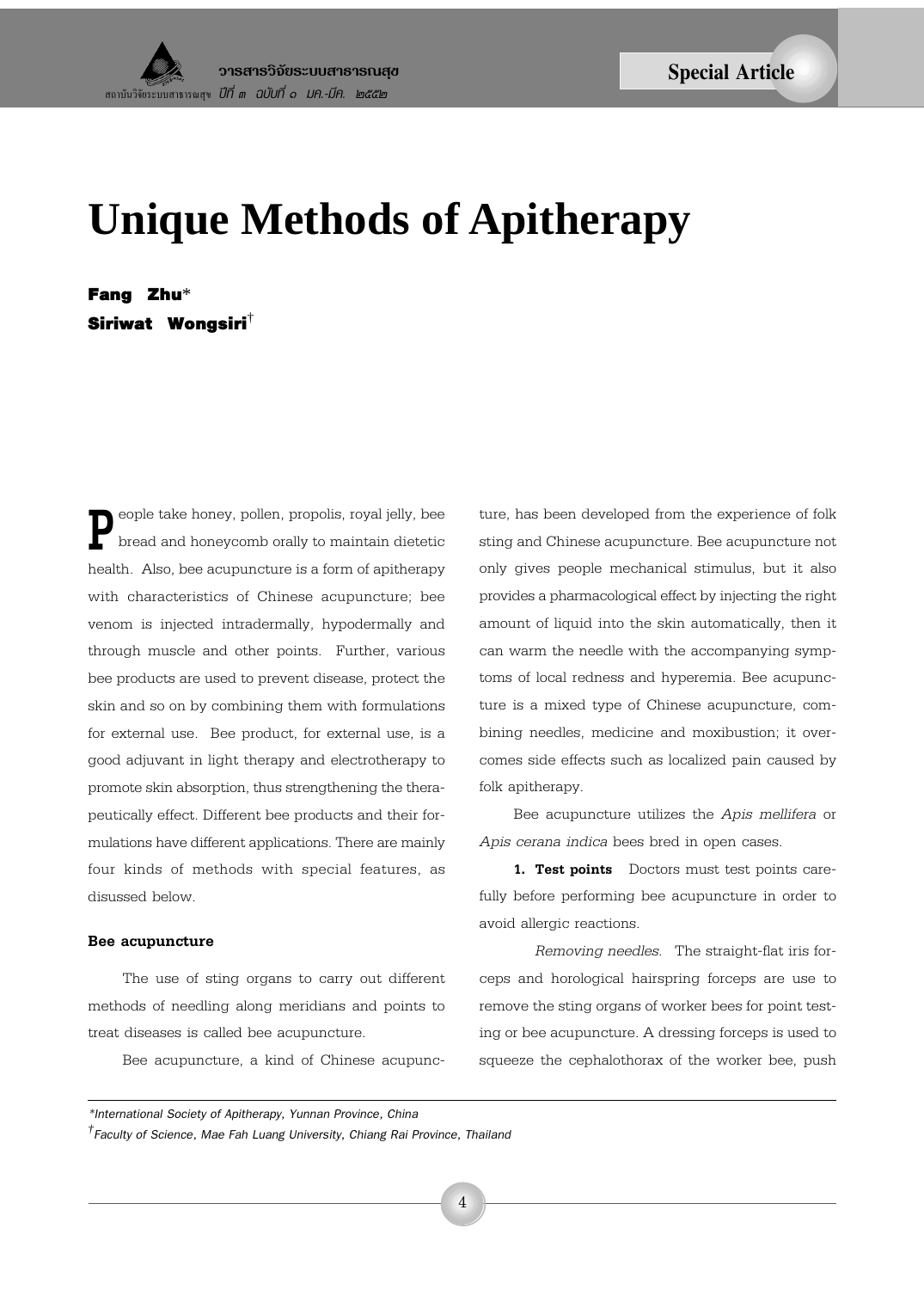the abdomen outward and pinch the head with the left hand while holding the hairdressing forceps outward with the right hand; or the abdomen is put inside, the forceps is held inside with the right hand and the sting organ is removed when the needle is taken out. For the sting organ of live bees, the juncture (1/3 superior and 2/3 inferior) of the sting is grasped with the hairdressing forceps. If there is too much leaning up, this action will influence the contraction of the solution sac and the discharge of bee venom; if there is too much leaning down, it is easy to get hurt because of the thin needle, and it is also easy to drop it. The sting organ should be used within a few seconds after leaving the bee's body; if removal is delayed longer, the liquid will eject from the top of the needle in great quantities.

The method of testing points: doctors should first perform normal disinfection of the anterior skin below the antebrachium. The removing needle is used to pierce the 0.5~1.0 mm area of skin that corresponds to the Wai Guan point; then it is pulled out at once and the point will develop a small papillae. It should be examined 20 minutes later; if there is no local reaction, such as violent and reddish swelling, extreme itching, or general response, such as hydroderma, rash, a stuffy feeling in the chest, a suffocating feeling, nausea, vomiting, bellyache, palpitation, fatigue, fever and so on, then doctors can proceed with the bee acupuncture process. Anyone who has an allergic reaction cannot undergo bee acupuncture. Doctors should maintain vigilance for signs of anaphylactic shock, and if present, initiate emergency procedures and curative treatment.

**2. Scattered needling along the related meridians** The sting pulled out from live bees is used to carry out scattered needling on the affected (and disinfected) area or the cutaneous region of meridian related to the relevant diseases. The first 5~7 points should not leave the forceps; in other words, it should be removed at once. After piercing into a certain point, the needle can be released by the forceps and kept in for 2~3 seconds; in this manner a needle can scatter-prick 8~10 points or even more.

The force of scattered needling should be moderate and perpendicular, otherwise the needle could easily be broken. Doctors must perform this along the cutaneous region of the diseased part or where there is pain, needling every 1~2 mm slightly in the zone concerned. Usually, doctors use 3~5 bees to perform scattered needling on an area and clean the area with a frozen towel soaked with bromogeramine, then needling the next point.

Scattered needling is also used to maintain health and prevent caducity (senility). The number of bees can be increased by 1,3,5 or 2,4,6 every time. After stinging, if the localized reddish swelling becomes severely inflammed, and fever and other general responses increase, the number of bees should be reduced and that number maintained for a while. The number of *Apis mellifera* that can be used is about 10 (not more than 25), while that of *Apis cerana indica* can be more. The doctor may choose the proper method or combine them.

Bee acupuncture, performed once every two days for 10~15 treatments constitutes a period; the second period begins 5~7 days after the first. Points should be changed in turn by groups but the part displaying local reactions must not be treated. When treating conditions such as facial paralysis, cerebral embolism, the sequela of cerebral thrombosis, bronchial asthma, migraine, hypertension, and thromboangiitis obliterans, it is better to do scattered needling, 1~2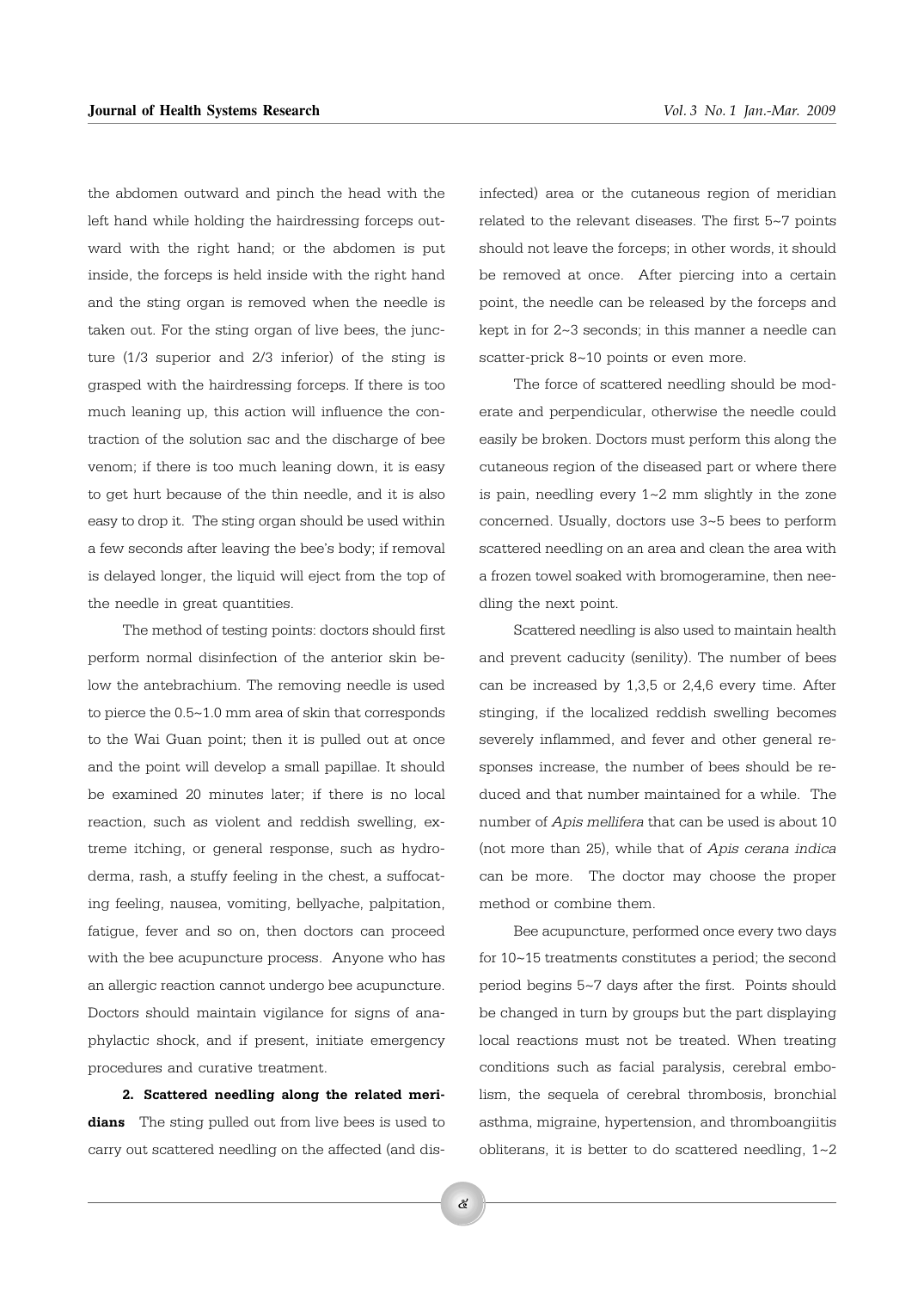times a week.

In the monographs such as *Chinese Bee Acupuncture* (People's Health Publishing House, 1993). *Treating Diseases by Bee Acupuncture* (Shanxi Scientific and Technological Publishing House, 1996), *Modern Bee Acupuncture and Bee Venom Therapy* (Apitherapy Health Care Library) (Shanxi Scientific and Technological Publishing House, 2002), Professor Fang Zhu described the theoretical foundation and clinical applications of bee acupuncture systematically, and introduced dialectical diagnosis for more than 100 kinds of common diseases.

In recent years, the clinical practice and scientific experiments with apitherapy have proven that, when treating chronic hepatopathy, hepatocirrhosis and later stages of cancer by bee acupuncture, the dosage should be larger and the stimulation stronger, but there is no limitation on the number of bees and the periods used.

In combining bee acupuncture with Apitherayactivilin to treat diseases, doctors can reduce the number of bees to strengthen the therapeutic effect and get a surprising effect.

## **Beeswax treatment**

The use the melting beeswax as a source of warmth and as a medium to transmit heat to tissues, to moisten areas and press them mechanically in the treatment of diseases is called beeswax treatment. Beeswax treatment is a simple technology and it can be used again and again. The therapy has many beneficial effects on adaptive diseases and it is a kind of physiotherapy that is valuable for applying and spreading heat.

Beeswax provides a larger thermal capacity but a smaller thermal conductivity than water; it is vertually free of water and heat convection. In addition, beeswax near the skin can coagulate quickly to stop conducting heat toward the skin. Hence, although its temperature is above 60˚C it does not cause burns. Because air and water cannot penetrate through beeswax, it is difficult for heat to spread around; although there is a thin layer of beeswax on wax cake, poor conductivity maintains the temperature for a long time. The thicker the beeswax is, the longer it will retain heat.

Beeswax has good plasticity and viscosity, so it can cling to all parts of the body. As the heat spreads and cools, beeswax gradually becomes harder and its volume decreases by 10~20 percent. It also has a slight mechanically pressing effect on tissues. Other than esters, beeswax also contains liberal amounts of acids, alcohols and hydrocarbon compounds and all of them have bioactivity. The course of beeswax treatment involves chemical effects; it contains vitamin A (4,096 international units per 100 g) and it has a beneficial effect on moistening skin and regenerating the skin of wounds. Adding propolis to beeswax (1:9) can strengthen its medical effects.

The melting point of beeswax is higher than that of medical paraffin. Beeswax treatment provides organs with strong and persistent heat and makes local and deep tissues become hotter. When applying beeswax, the local skin temperature can reach 8˚C~18˚C, gradually descending 5~12 minutes later, but still maintains a high temperature for 30~60 minutes. When applying beeswax to the stomach, the temperature can rise by  $0.87^{\circ}$ C inside the stomach; applying 60˚C beeswax to the scapular region can cause the temperature to rise to 39˚C. Therefore, it can easily influence the course of metabolism. At the beginning of beeswax treatment, patients feel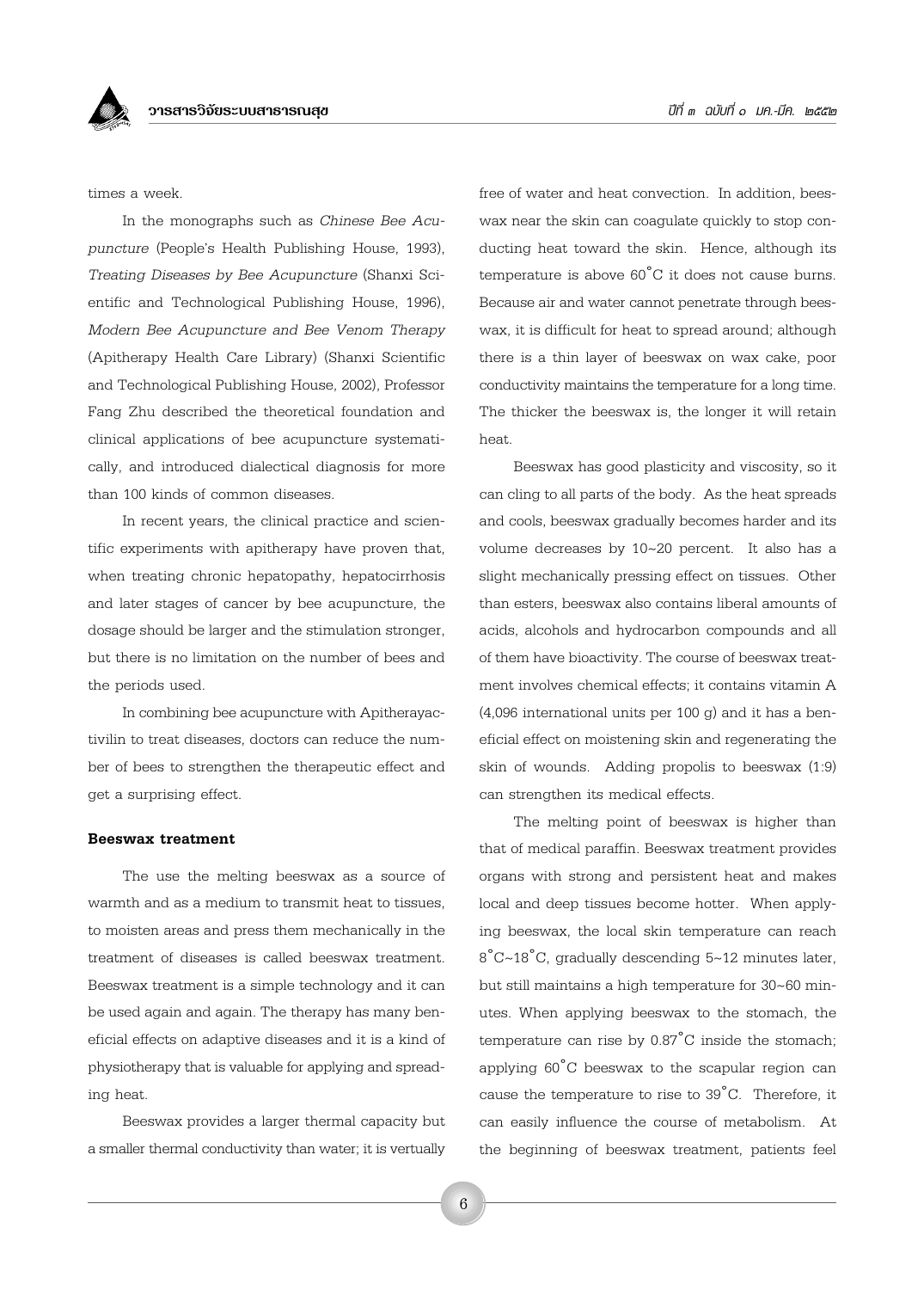burning, followed by comfortable warmth or heat. After the treatment, their blood vessels dilate and congest, with perspiration and the flow of blood speeding up, the effect of this therapy increases. As a result, the local metabolism becomes active, the permeability of tissues increases, regeneration and repair is activated and the function of the reticuloendothelial system improves. Hence, it can ease the pain and reduce inflammation.

When giving beeswax treatment, the beeswax shrink in the process of hardening and then presses the skin and hypodermis; the slight pressing on superficial capillary vessels enables heat and warmth to enter deeply into tissues (the temperature will rise by 0.5~2.0˚C within tissues 0.2~1.0 cm deep). The beeswax treatment is used on primary inflammation or acute wrenches, preventing the effusion of lymphatic fluid and blood in the tissues, relieving swelling and improving the absorption of extravagates. Because beeswax treatment increases the metabolism of local areas of the skin, nutrition also is improved. Owing to the moistening effect on the skin, it can maintain softness and flexibility, being protected from excessive looseness and forming rugas; the treatment can soften and relax scar tissue and muscle spasms, thus alleviating the pain caused by scars. When using a beeswax bandage to treat wounds and ulcers, to moisten the surface and improve the nutrition of tissues, the treatment can block air and prevent bacteria from invading the area and then reproducing. Because of the contraction of the beeswax bandage, it is useful in stopping new surface bleeding of wounds. Beeswax can promote epidermal growth and callus formation; therefore, this treatment can improve the surfaces of wounds, and heal ulcers and calluses.

When preparing the beeswax treatment, the wax

must be put into two-layer pans and heated until it melts without adding water. An instrument for melting wax and regulating its temperature can be used along with electric heat at 70˚C-75˚C. However, the wax pan should not be heated on the stove directly, otherwise, this would influence the plasticity and viscosity of the beeswax, and could even result in fire.

There are more than 10 beeswax treatments; the following two are the most commonly used:

**1. Beeswax trays (beeswax cake).** The melting beeswax is put on a dish that spreads to a thickness of 2~2.5 cm. When the surface coagulates (the surface temperature reaches about  $55^{\circ}$ C), the temperature inside is  $4~8^{\circ}$ C higher. It can be cooled by exposing it to the wind. At this point the beeswax can be separated from the edge of the dish, and applied it to the part to be treated. Then, it should be covered with an adhesive plaster or plastic cloth, packed with cotton mat outside, and kept warm with a bed sheet, quilt or carpet. The treatment time is 30~60 minutes, once a day or on alternate days; a course constitutes 20~25 treatments. The size of the cake depends on the part of the body to be treated, for example, if treating the thigh, prothorax and spine, the cake would be 50 cm  $\times$  30 cm; for waist and abdomen, part, 40 cm  $\times$  20 cm and less on a joint. It is simple to apply. The temperature of beeswax is stable and the warmth and heat effect is strong, so it can be used to treat many patients at one time.

**2. Brushing beeswax.** Melting beeswax is put into a small container, for instance a porcelain bowl, and a flat hair-brush is dipped into the beeswax liquid; some thin beeswax is then daubled onto the surface of the part to be treated quickly and evenly. After cooling, the layers of thin beeswax will coagu-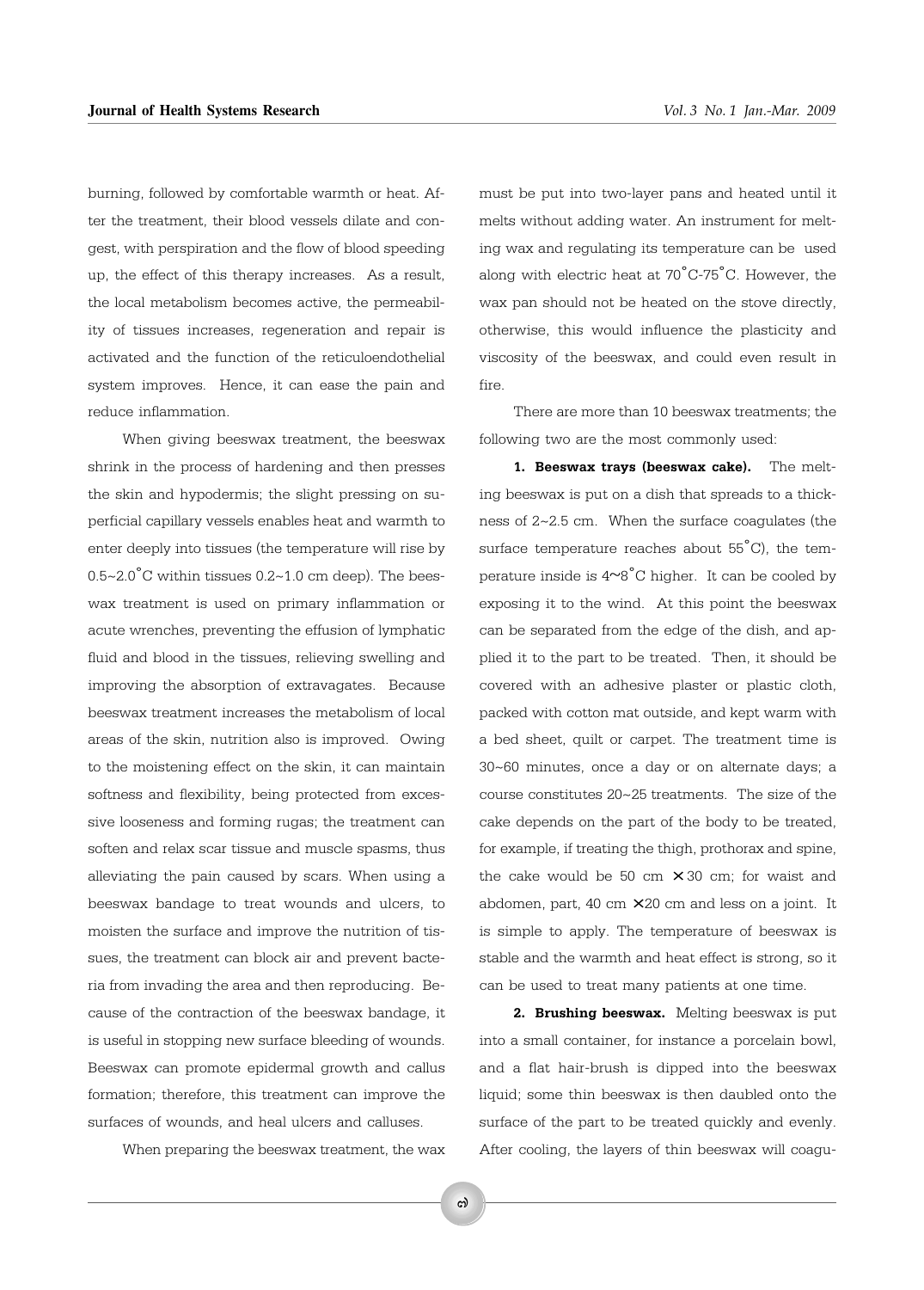

late into a constrictive and soft wax shell, which is a protective layer with low thermal conductivity. Thereafter, the patients should not move in order not to destroy the layer and be burned by the hot wax outside. Next, the beeswax outside layer should be brushed at once, and built up to a thickness of  $1~2$ cm. To save time, one can spread a beeswax cake or 6~8 layers of gauze dipped into the hot beeswax. When brushing to a thickness of 0.3~0.5 cm, a cotton mat made from the gauze can be dipped into the beeswax, followed by wringing it out on a mangle and then spread on the protective layer. The outside is covered by plastic cloth or oilcloth and further insulated with a bed sheet, heat-retaining bed quilt or carpet. The treatment time and times of a period are the same as in the first method. This beeswax method can play the role of a mechanical press, and is useful for treating acute wrenching of the limbs. However, a disadvantage of this method is that it wastes time, and beeswax tends to drop from the brush. It easily stains bed sheets, among other inconveniences. To avoid depilation, a layer of gauze can be spread out before brushing.

There are adaptive diseases and contraindications with regard to beeswax treatment. The following are some useful references: *Encyclopedia of Chinese Agriculture, Keeping Bees,* p133~135, *Agricultural Publishing House,* 1993; *Magazine of Bees* (5): p26~27; (6): p32~33,35; (7): 31~32,in 1990.

#### **Introduced electrohydronium of bee venom**

Direct current can cause a series of physical and chemical reactions and physiological influences. Treatment with direct current can expand blood vessels, improve the local circulation, promote nutrition of tissues, strengthen metabolism, and regulate functions of the nervous system and internal organs in order to prevent diseases.

Directing the ions of bee venom into the human body through the skin using direct current, instead of the sting or injection, is a form of bee acupuncture without pain or injection, although, after the treatment, the skin may suffer hyperemia, a little swelling and slight itching. This method involves comprehensive functions of direct current treatment and medicine. The constituents of bee venom, conducted by direct current, act on the body directly or influence the body through nerve reflection and body fluid. If doctors introduce the constituents of bee venom directly, they need to choose the part to be treated and keep a high concentration on the skin as it forms ion piles; the ion pile is absorbed gradually and enters the blood stream, so the therapy lasts longer than any other medicinal therapy.

L. Ceranke (1937) reported that 800 patients with hypertension benefited from this method. For more than 70 years, the method has spread; it is used in Russia, Canada, China and many European countries. It is used for successively treating bronchial asthma, the sequelae of apoplexy, many kinds of neuralgia, spinal radiculitis of waist root, osteoarthritis, prolapse of lumbar intervertebral discs and so on.

According to physical and chemical experiments with bee venom, two main components, melittin and phospholipase  $\mathcal{A}_2$  (PL $\mathcal{A}_2$ ), are conducted into the body when ions of bee venom are introduced; it should be mentioned that the introduction of double poles is needed. R.B. Brooks and J. Saine, American and Canadian scholars respectively, did an experiment which showed that melittin and apamin were used to conduct gundog ions, which can increase the content of blood plasm cortisol, prolong the introduction time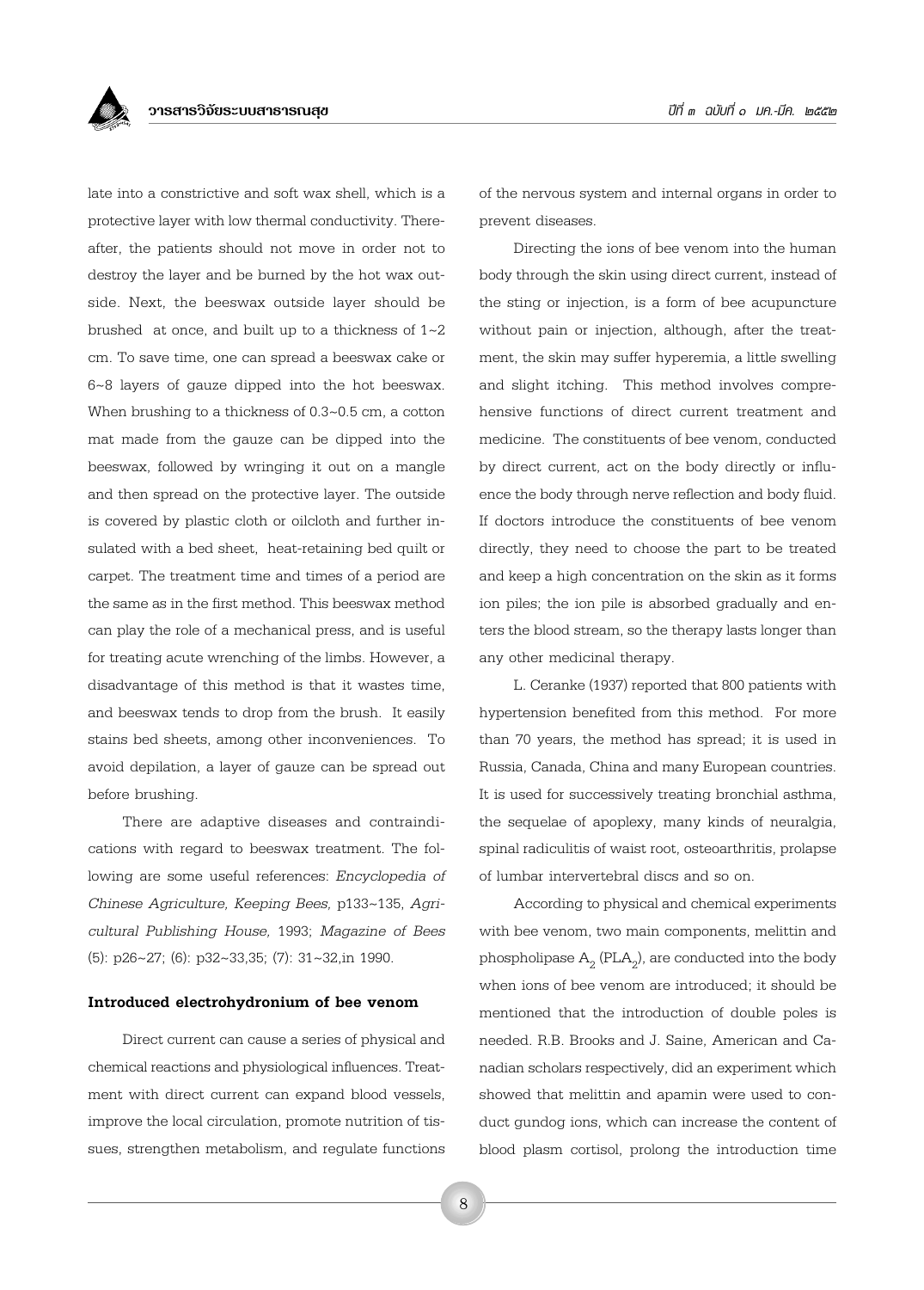well and strengthen the effect.

For more than 10 years, IAHBA has been improving the method of ion introduction of bee venom and its appliances. That association has introduced API General Physiotherapy equipment and it is controlled by microcomputer; its waveform not only frequently changes in density, but also has various forms of pulse scale. Patients are thus given bionic massage, such as kneading, pushing and pressing, beating, rolling and dindling. It is natural and comfortable and has a good therapeutic effect. Dissymmetry of medium electric-current conduction reserves the negative pulse of certain energy, weakens the polarized electric field created by human bodies, raises the introduction depth of medicinal ions, avoids incitement against the skin. The hydrating and diaheat electrode produces extreme-infrared radiation, and then promotes and improves the microcirculation of the human body. With the function of alternating current, it produces a dynamic magnetic field and regulates the body's biological field. API General Physiotherapy equipment has a number of functions of heat treatment, magnetic treatment, and introduction of electrotherapy and medicine, so it has comprehensive effects on adaptive diseases susceptible to bee acupuncture.

API General Physiotherapy equipment is applied in clinics and at home; the apitherapy conduction paper, recommended by IABPS, goes together with the equipment.

Concrete methods of introducing bee venom by electric ions is described in the reference work entitled *Modern Bee Acupuncture and Bee Venom Treatment* (Series of Apitherapy Health Care) (Shanxi Scientific and Technological Publishing House, 2002).

#### **Ultrasonotherapy with bee products**

When ultrasonic therapy is used to treat diseases, direct action may cause the following: the temperature of tissues in the part concerned increases, capillary vessels expand, the blood circulation strengthens, metabolism thrives, the functional hints of the enzyme system influence cell membranes, cells and substances inside of the cell nuclei. This therapy can reduce inflammation and swelling, regulate or improve the physiological state of organs and cells and even speed up the process of healing. The right amount of ultrasound can influence movements of all systems of the body and promote recovery from disease.

It has been proved that people use ultrasound to introduce bee venom, propolis and pollen into the human body through the skin and mucous membranes; also it is used to atomize the liquor of propolis, honey and bee venom into extremely small droplets to effect absorption in patients. Thus, medicines can play a direct treatment role in the conspiratory system. (Details of the method are omitted).

API High-frequency Ultrasonotherapy equipment adopts new, high-level transducing technology, without acupuncture and medicine. The apitherapy couplant can be introduced locally by ultrasound and has a good therapeutical effect and maintains a high concentration. Conducting the apitherapy couplant through the body's surface by ultrasound can treat many diseases: Apitherapy couplant No. 1 resists inflammation, alleviates pain and gets rid of rheumatism; the No. 2 couplant activates blood circulation to dissipate blood stasis, and soften and resolve hard mass. When treating women's lobular hyperplasia of galactophore, chronic annexitis, oviduct adhesion and oophoritic cyst and so on, doctors should conduct the